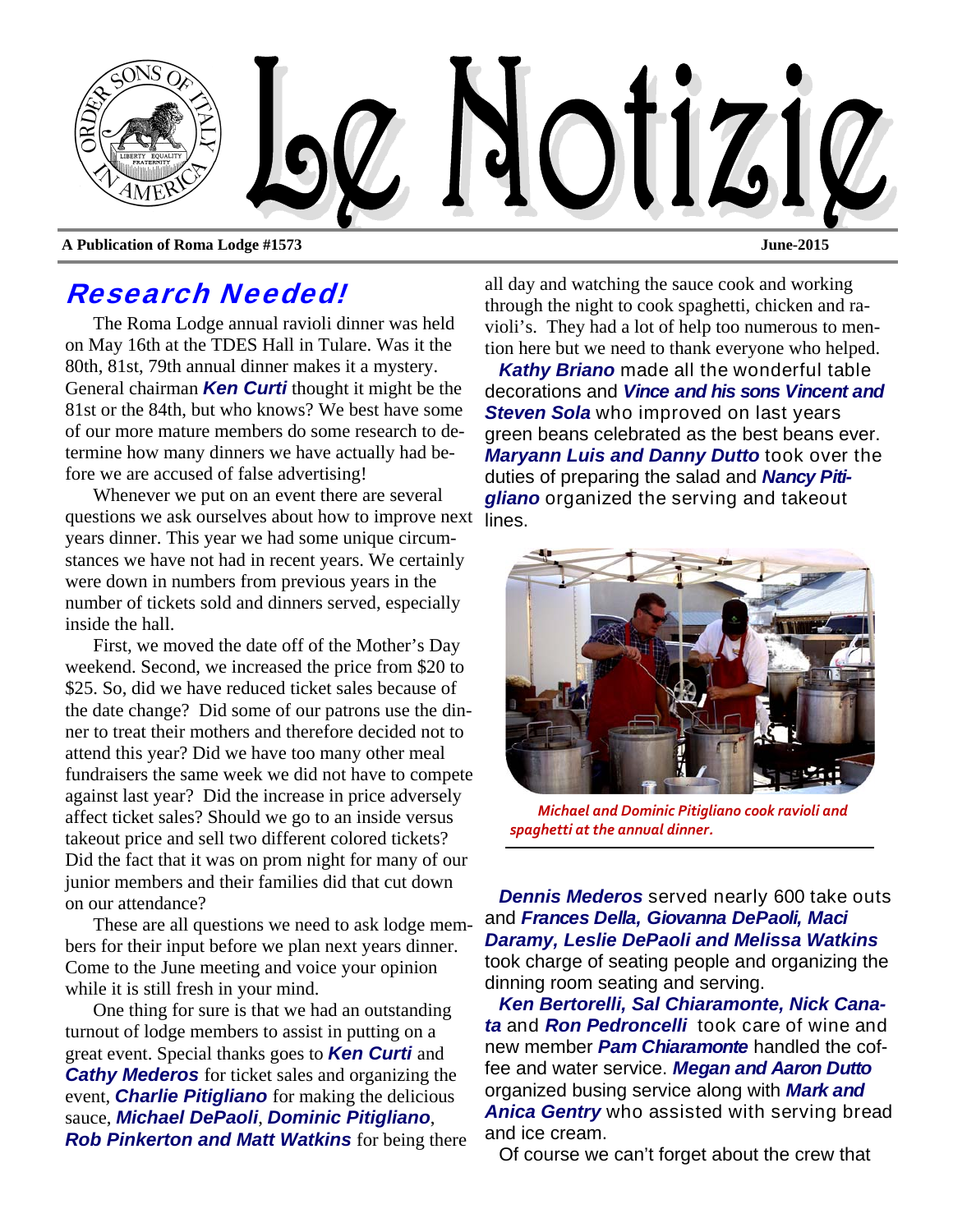stood for hours to marinate and cook the chicken like *Michael DePaoli, Matt Watkins, Michael Saltzman and Joseph Goni. David DePaoli & Kathy Canata* took over ticket sales at the door for Cathy Mederos who had to be out of town.

Other lodges in the state should try to emulate Roma Lodge when it comes to getting our young members involved. We have been very successful in getting our 25-35 year old members to turnout and assist in preparing such a great meal for our annual ravioli dinner. If lodges are to survive in the state it is going to take a lot of the younger generations to come out and support lodge activities. As Roma Lodge members we need to be thankful that our members see the importance of getting their children and grandchildren involved in learning how to take over these activities rather than continually doing it on their own. *Great Job Everyone!* 



## United Lodges

As part of the United Lodges meeting (l-r) Janis Curti, Joann Beecher and in the Center Roma Lodge President David DePaoli present the lodge's donation to Valley Children's Hospital and their doctors and researchers

New Members! *Kurt Andrew Sola*  born to *Vince and Brittany Sola* joined brother, Reid and sister, Eloise, on April 29th. Grandparents are *Vince and Pam Sola*.



**Meeting Monday June 1, 2015 6:30 P.M.** 



# **Wedding Bells!**

Roma Lodge member Courtney Curti was married on May  $9<sup>th</sup>$  to Matthew Stornetta at the beautiful Mission San Carlos Borromeo De Carmelo Mission in Carmel, California with a reception at the Holman Ranch in Carmel Valley. Courtney is a former lodge queen and daughter of Ben and Elisabeth Curti and Mrs. Sally Ringer. The couple will make their new home in Sonoma, California.

### Where is your family from?

At the June meeting be prepared to point out where your ancestors immigrated to America

from Italy. A large map of Italy will be placed on the wall and each family is asked to indicate where they family is from in Italy. This should be a fun activity to determine where Roma Lodge members are from in Italy.



# Want Pictures!

There are some great pictures of the 85th anniversary on Shutterfly. If you would like access send Larry Dutto an email at larryd@cos.edu and we will get you access.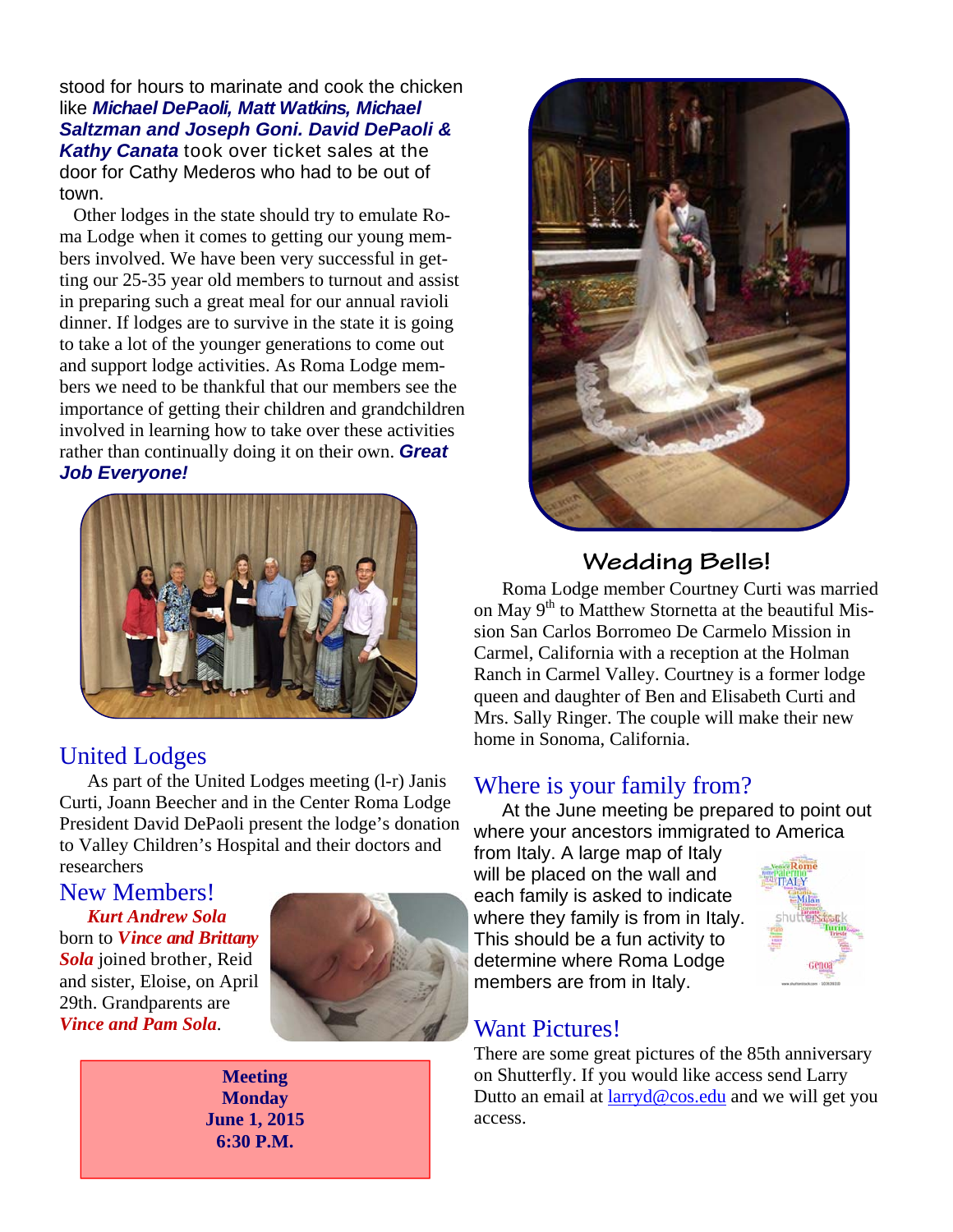# *It's All About Me!* Heralds Message

**A Seditor in chief of the LeNotizie I have had the privilege of choosing each month what goes in** the *LeNotizie* I have had the privilege of the Roma Lodge newsletter. I'm often asked why they never see articles and pictures about myself in the newsletter? Simply put, *"it's* 



**Dutto Named** 

*not about me"* in regards to the content going into each newsletter.

However, I guess I will have to relent and write about me in my monthly Herald's Message. At the May meeting the word got out I had been selected at the *Educator of the Year* for the Tulare County Farm Bureau. After 43 years in education I will be retiring a second time come July 1, 2015. Coming from a small dairy and farming operation, located just a couple of miles west of the World Ag Expo grounds, my career has come full circle as I had the opportunity and privilege to open the COS Tulare College Center and serve as its first provost.

Although my passion is education, my soul is in agriculture, so it was an honor to have the Farm Bureau select me for this prestigious honor. As an educator I have been honored receiving just about every recognition possible in education, so having an organization from agriculture recognize my contributions to the industry is special.

As Roma Lodge members we all understand the importance of family to those of us of Italian culture and ancestry. When I look at the directory and see the names of the families, where we have generation after generation, of hard working people whose ancestors came from Italy, it is truly amazing. Just about all of our ancestors who settled in Tulare County were involved in agriculture and to see how they have become the leaders of our communities is remarkable.

As an example, my grandfather Vincent Ferrero (Frank) came to this country from a small village, Villa Falletto, Province of Cuneo, Italy in 1901 at the age of 20. He was only 9 years old when his father died and he was farmed out to work for another family for room and board and a pair of work boots each year in Italy. Many of our Roma Lodge families share similar stories as their ancestors came to this country with nothing more than the clothes on their backs to build a new life in America.

My grandfather came to this country unable to read, write or speak English and yet like so many other Italian immigrants taught himself how to do these things. With each succeeding generation these families became leaders in their communities as business owners of dairy and farming operations. Several have been recognized as Farmers of the Year, serve on industry boards and committees and are looked to in their communities as a strong economic force contributing to the prosperity of their communities, the state and country.

With each new generation also came an increase in the level of the education achieved. Those early immigrants of the 1900's had to work so hard just to survive, they could afford only a few years of grammar school. It certainly was not about their ability to achieve success in school, they just did not have the opportunity to do so.

However, these families supported education and encouraged their children and children's children the value of education and made the necessary sacrifices to ensure they had every opportunity for achieving an education so important in todays business and farming world.

With education came diversification of careers. Simply look down the directory of our members and you will see members who, through the encouragement of their parents and grandparents have become CPA's, attorneys, educators, orthodontists and business owners in a wide variety of endeavors, far from the farm or dairy their immigrant Italian ancestors started.

We certainly owe them a great deal for the sacrifices they made on our behalf and their dream for future generations to have a better life and more importantly an easier life. My dad and his brother milked cows 7 days a week, 362 days a year for over 50 years (They each only took 3 days off per year as the other one took over the chores). There was no 40 hour per week jobs, two-week paid vacations, or sick days in their careers.

So having been selected as the *Educator of the Year* is not all about me. It is about having parents and grandparents who instilled in me the value of hard work, a desire to make a better and easier life for my children and grandchildren and instilling in them the importance of paying forward what has been giving to us from our Italian parents and grandparents. *So, its not all about me!*